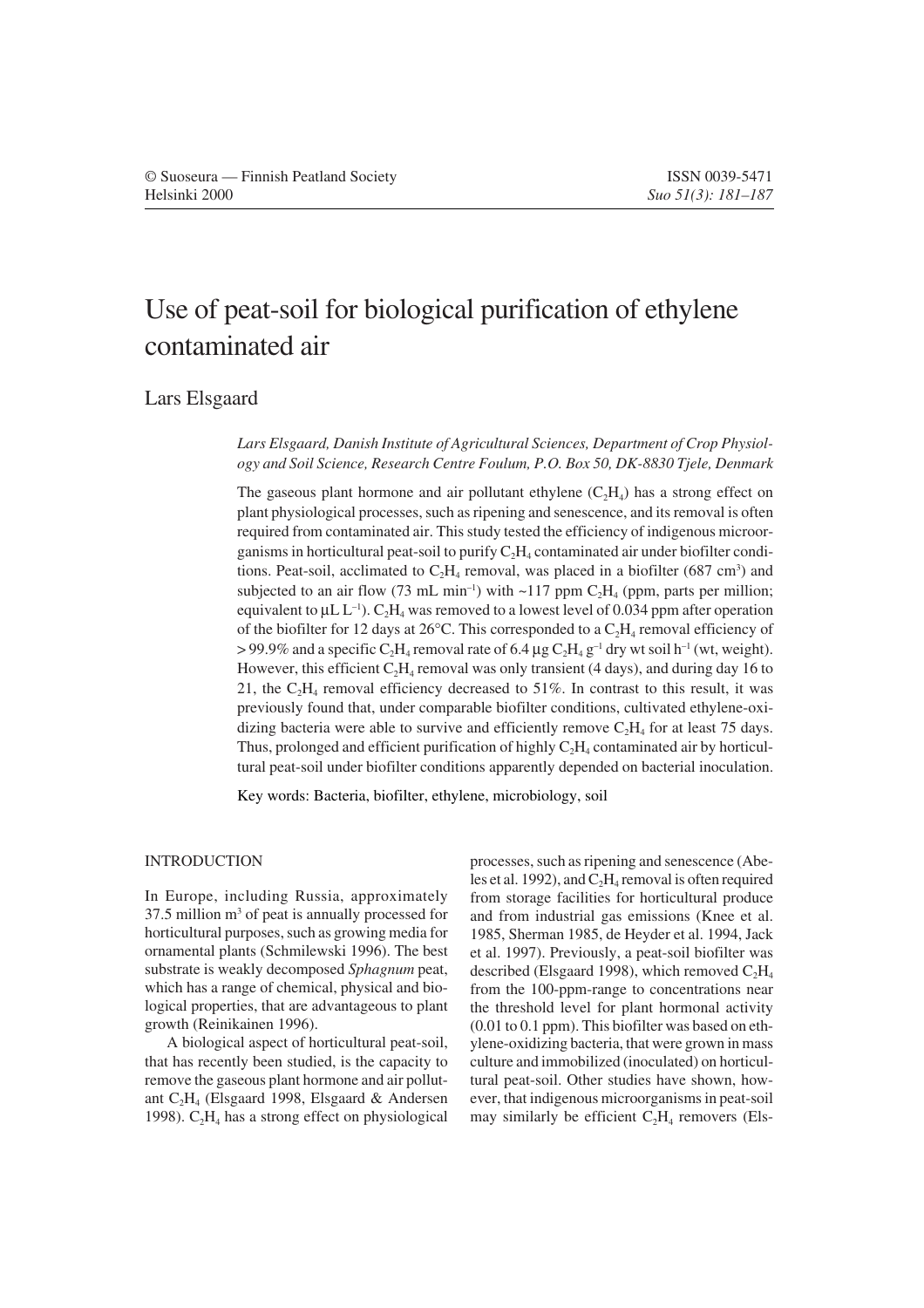

Fig. 1. Biofilter setup where  $C_2H_4$  contaminated air was passed through a biofilter with acclimated,  $C_2H_4$  consuming peat-soil. Gas samples for measurement of  $C_2H_4$  were sampled through butyl rubber stoppers at the inlet (i.e., 0 cm soil depth), at 5, 15 and 25 cm soil depth, and at the outlet (i.e., 35 cm soil depth). Temperatures were measured by temperature probes (t) permanently inserted at 1 and 10 cm soil depth.

gaard & Andersen 1998). In the present study, it was tested whether bacterial inoculation of peatsoil was necessary to obtain an efficient  $C_2H_4$  removal under biofilter conditions or if a similar performance could be accomplished by indigenous microorganisms in the peat-soil. The performance of the biofilter was tested at a high  $C_2H_4$ level (~117 ppm), which could occur, for example, in industrial waste gases.

# MATERIALS AND METHODS

## **Acclimated peat-soil**

Four hundred grams of fresh horticultural peatsoil (Pindstrup Blend 2, Pindstrup Mosebrug, Denmark) was mixed with 0.4 L of water, and the indigenous soil microorganisms were acclimated to  $C_2H_4$  removal. This was done by incubation of the soil (final dry matter content, 23.1%) in a gastight 5.5-L glass bottle with  $\sim$ 500 ppm C<sub>2</sub>H<sub>4</sub> in the headspace air (*cf*. Elsgaard & Andersen 1998). Through a butyl rubber stopper, gas samples  $(0.5$  mL) for  $C_2H_4$  analysis were withdrawn regularly during incubation at room temperature (~ 20 $\textdegree$ C). After depletion of the C<sub>2</sub>H<sub>4</sub> pool, new  $C_2H_4$  (~500 ppm) was added for seven successive depletions. Hereafter the soil was stored at 2°C for 10 weeks until used. Before the biofilter experiment the depletion of new  $C_2H_4$  (~500 ppm) was tested with a soil sample equivalent to 103 g dry wt.

# **Biofilter experiment**

The acclimated peat-soil was loosely packed  $\sim$  0.13 g dry wt cm<sup>-3</sup>) in a biofilter (height, 35 cm, diameter 5 cm; see Fig. 1), that was subjected to a constant flow of air  $(73 \text{ mL min}^{-1})$  with  $\sim$ 117 ppm  $C<sub>2</sub>H<sub>4</sub>$ . The gas flow was controlled by two mass flow controllers and, before reaching the biofilter, the gas was humidified by being bubbled through distilled water (Elsgaard 1998). The pseudo-residence time of the biofilter was 9.4 min.

During operation for 21 days at 26°C (in a thermostatted incubator), the  $C_2H_4$  removal efficiency was determined from consecutive measurements of  $C_2H_4$  concentrations at the biofilter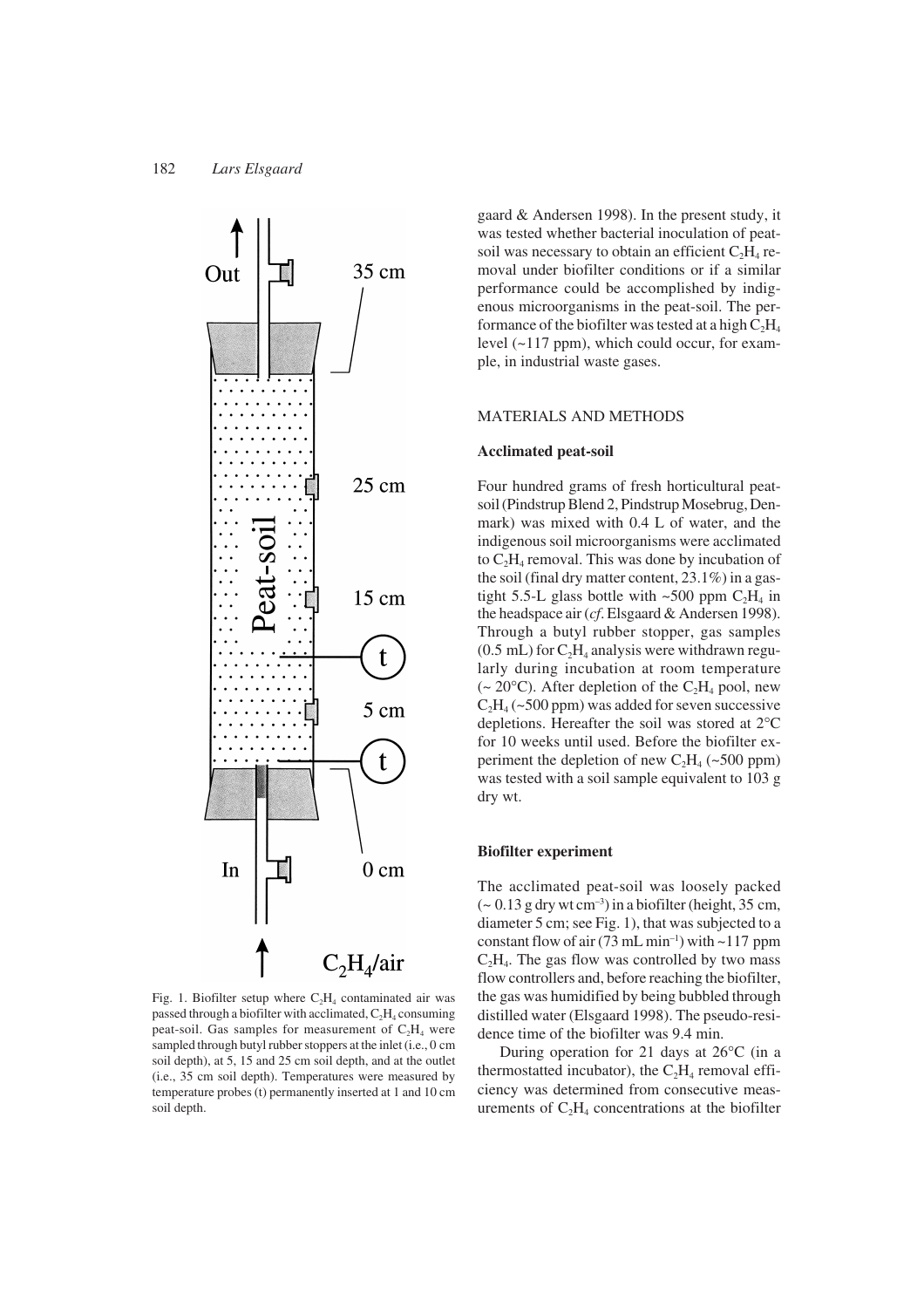inlet and outlet. Generally, three gas samples (20 mL) were withdrawn from the biofilter inlet and outlet at each sampling occasion. Additional gas sampling at biofilter soil depth of 5, 15 and 25 cm was done regularly (in duplicate) through inserted butyl rubber stoppers (Fig. 1). During operation, temperatures in the center of the biofilter (at 1 and 10 cm soil depth) were verified with two permanently installed digital thermometers with stainless steel penetration probes (Fig. 1). Further details of the biofilter operation have been described elsewhere (Elsgaard 1998).

## **Ethylene analysis**

 $C_2H_4$  was quantified using a Shimadzu GC-14B with a flame ionization detector. Gases were separated on a Poropak Q (100–120 mesh) column operated at 95°C. During acclimation of peat-soil, gas samples of 0.5 mL were injected by use of a 1-mL gas-tight syringe. During the biofilter experiments, gas samples were injected through a 2.5-mL sample loop, that was purged with a sample volume of 20 mL. With the latter configuration the  $C_2H_4$  detection limit was 0.013 ppm for a signal-to-noise ratio of 3.

# **Calculations**

Specific  $C_2H_4$  removal rates (i.e., per g dry wt soil) during the acclimation of peat-soil were calculated according to:

$$
SR = HR \times V \times \rho(C_2H_4) \times M^{-1}
$$
 (1)

where SR is the specific  $C_2H_4$  removal rate ( $\mu$ g  $C_2H_4$  g<sup>-1</sup> dry wt soil h<sup>-1</sup>), HR is the headspace removal rate ( $\mu$ L C<sub>2</sub>H<sub>4</sub> L<sup>-1</sup> h<sup>-1</sup>), V is the headspace volume (~5 L),  $\rho(C_2H_4)$  is the density of  $C_2H_4$  at 20 $^{\circ}$ C (1.16  $\mu$ g  $\mu$ L<sup>-1</sup>), and M is the soil dry wt (103 g).

 $C<sub>2</sub>H<sub>4</sub>$  removal efficiencies (RE) during biofilter operation was calculated as:

$$
RE = (1 - [C_{out}/C_{in}]) \times 100\% \tag{2}
$$

where  $C_{\text{out}}$  and  $C_{\text{in}}$  are the biofilter outlet and inlet  $C<sub>2</sub>H<sub>4</sub>$  concentrations, respectively.

Specific  $C_2H_4$  removal rates for the biofilter, and the individual biofilter segments (i.e., 0–5 cm, 5–15 cm, 15–25 cm and 25–35 cm), were calculated as:

$$
SR(s) = \Delta C_2 H_4(s) \times F \times \rho(C_2 H_4) \times M(s)^{-1} (3)
$$

where  $SR(s)$  is the specific  $C_2H_4$  removal rate by a given segment (s),  $\Delta C_2H_4(s)$  is the difference between the inlet and outlet  $C_2H_4$  concentration of the segment ( $\mu$ L C<sub>2</sub>H<sub>4</sub> L<sup>-1</sup>), F is the flow rate  $(4.4 L h^{-1})$ ,  $\rho(C_2H_4)$  is the density of  $C_2H_4$  at 26<sup>o</sup>C  $(1.14 \mu g \mu L^{-1})$ , and M(s) is the soil dry wt of the segment (26.1 g per 10-cm segment).

Finally, the elimination capacity of the biofilter (i.e., the amount of  $C_2H_4$  removed per unit of reactor volume and time) was calculated according to:

$$
EC = (C_{in} - C_{out}) \times F \times \rho(C_2H_4) \times V_r^{-1} \quad (4)
$$

where EC is the elimination capacity (g  $C_2H_4$  m<sup>-3</sup>  $day^{-1}$ ),  $C_{in}$ ,  $C_{out}$ , F and  $\rho(C_2H_4)$  are as defined above and V<sub>r</sub> is the biofilter reactor volume (687  $\times$  10<sup>-6</sup>)  $m<sup>3</sup>$ ).

#### RESULTS

#### **Acclimated peat-soil**

In the fresh horticultural peat-soil,  $C_2H_4$  removal proceeded after an acclimation period of ~11 days, as defined as the time required for a 10% reduction in the initial  $C_2H_4$  concentration (Fig. 2). New  $C_2H_4$  was depleted without further acclimation and, after eight successive  $C_2H_4$  additions, the depletion proceeded at a specific rate of 1.13 µg  $C_2H_4$  g<sup>-1</sup> dry wt soil h<sup>-1</sup> (data not shown). After storage of the acclimated soil at 2°C, a reacclimation period of  $\sim$ 3 days preceded the C<sub>2</sub>H<sub>4</sub> depletion, which then occurred at a headspace rate of  $\sim$ 8 ppm h<sup>-1</sup> (Fig. 2). This corresponded to a specific C<sub>2</sub>H<sub>4</sub> removal rate of 0.45 µg C<sub>2</sub>H<sub>4</sub> g<sup>-1</sup> dry wt soil  $h^{-1}$ .

#### **Biofilter experiment**

During the biofilter experiment (21 days), the flow rate ranged from 71.4 to 73.9 mL min<sup>-1</sup> with a mean  $\pm$  SD of 72.6  $\pm$  0.8 mL min<sup>-1</sup> (n = 15). The inlet  $C_2H_4$  concentration ranged from 112 to 123 ppm with a mean  $\pm$  SD of 117  $\pm$  3 ppm (n = 15).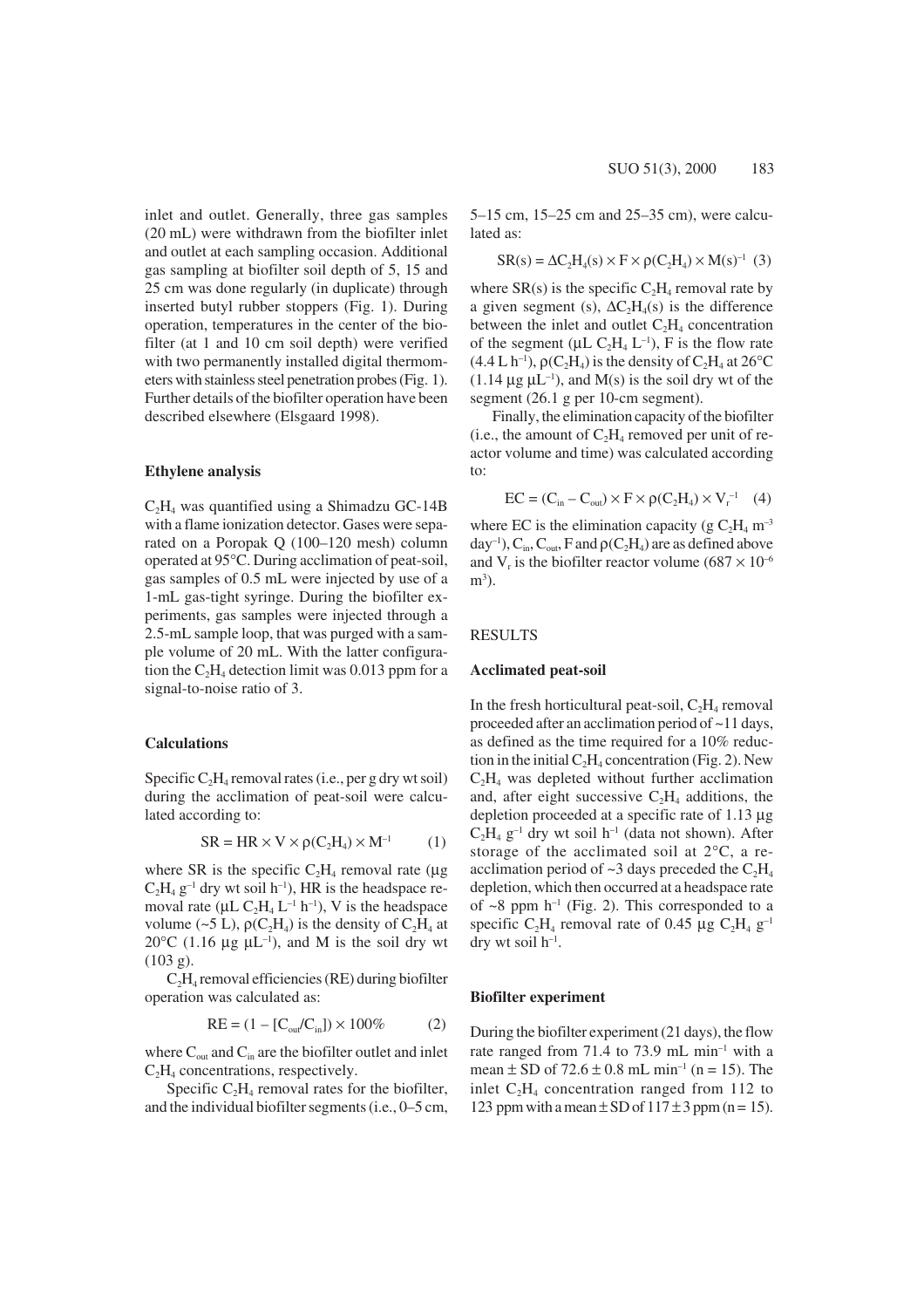

Fig. 2. Removal of  $\sim 500$  ppm  $C_2H_4$  in fresh horticultural peat-soil  $(\bullet)$  and in acclimated peat-soil after storage at  $2^{\circ}C$  ( $\circ$ ). Dotted lines indicate the acclimation time required for removal of 10% of the initial  $C_2H_4$  concentration.

Temperatures at 1-cm depth in the biofilter ranged from 25.8 to 26.0 $\degree$ C (n = 15) and temperatures at 10–cm depth ranged from 26.1 to  $26.3^{\circ}$ C (n = 15).

Measurements of the outlet  $C_2H_4$  concentration after 1 h of operation (101 ppm) showed that  $10\%$  of the incoming  $C_2H_4$  was initially removed (Fig. 3). Then, during 12 days, the outlet concentration gradually decreased to only 0.034 ppm, corresponding to a  $C_2H_4$  removal efficiency of more than 99.9%. For the entire biofilter, this was equal to an average specific  $C_2H_4$  removal rate of 6.4  $\mu$ g C<sub>2</sub>H<sub>4</sub> g<sup>-1</sup> dry wt soil h<sup>-1</sup> and an elimination capacity of 20 g  $C_2H_4$  m<sup>-3</sup> day<sup>-1</sup>. However, after this efficient  $C_2H_4$  removal for two days, the biofilter gradually lost the capacity and the outlet concentration started to increase (Fig. 3). Thus, at the end of the experiment (21 days), the outlet  $C_2H_4$  concentration was 61 ppm, corresponding to a removal efficiency of 51%, a specific removal rate of 3.4  $\mu$ g C<sub>2</sub>H<sub>4</sub> g<sup>-1</sup> dry wt soil h<sup>-1</sup>, and an elimination capacity of 11 g  $C_2H_4$  m<sup>-3</sup> day<sup>-1</sup>.

 $C_2H_4$  measurements at different biofilter soil depth, showed that, during the first 10 days, the  $C_2H_4$  concentration decreased linearly along the length of the biofilter (Fig. 4). This demonstrated that all soil layers contributed equally to the  $C_2H_4$ removal and, therefore, the specific  $C_2H_4$  removal rates for the individual segments were similar



Fig. 3.  $C_2H_4$  concentration at the biofilter inlet ( $\circ$ ) and outlet  $\left(\bullet\right)$  during operation for 21 days with contaminated air  $(\sim 117 \text{ ppm } C_2H_4)$ . Data are the mean of three samples. Standard deviations ranged from 0.03 to 1.01 ppm  $C_2H_4$ .

during this phase (Fig. 5). At day 14, when the biofilter removal efficiency was more than 99.9%, most of the incoming  $C_2H_4$  was removed within the first 15 cm of the biofilter (Fig. 4). This was due to an increase in the specific  $C_2H_4$  removal rates in the first two segments (15 cm) of the biofilter (Fig. 5), which, due to the depletion of  $C_2H_4$ , caused a decrease in the  $C_2H_4$  removal rate in the subsequent biofilter segments (15–35 cm). At day 16 to 21, when the efficiency of the biofilter started to decrease, the  $C_2H_4$  concentration again decreased linearly along the length of the biofilter (Fig. 4) and the specific  $C_2H_4$  removal rates were rather similar for the individual segments (Fig. 5).

# DISCUSSION

When peat-soil was sterilized (autoclaved on two consecutive days) no removal of  $C_2H_4$  occurred in acclimation experiments. This showed that microorganisms were responsible for the  $C_2H_4$ removal. Also, previous studies have shown that soil microorganisms may act as sinks of atmospheric  $C_2H_4$  and notably reduce the emission of  $C_2H_4$  produced in soil (Abeles et al. 1971, Smith et al. 1973, Sawada & Totsuka 1986, Zechmeister-Boltenstern & Smith 1998). Dynamics of  $C_2H_4$  in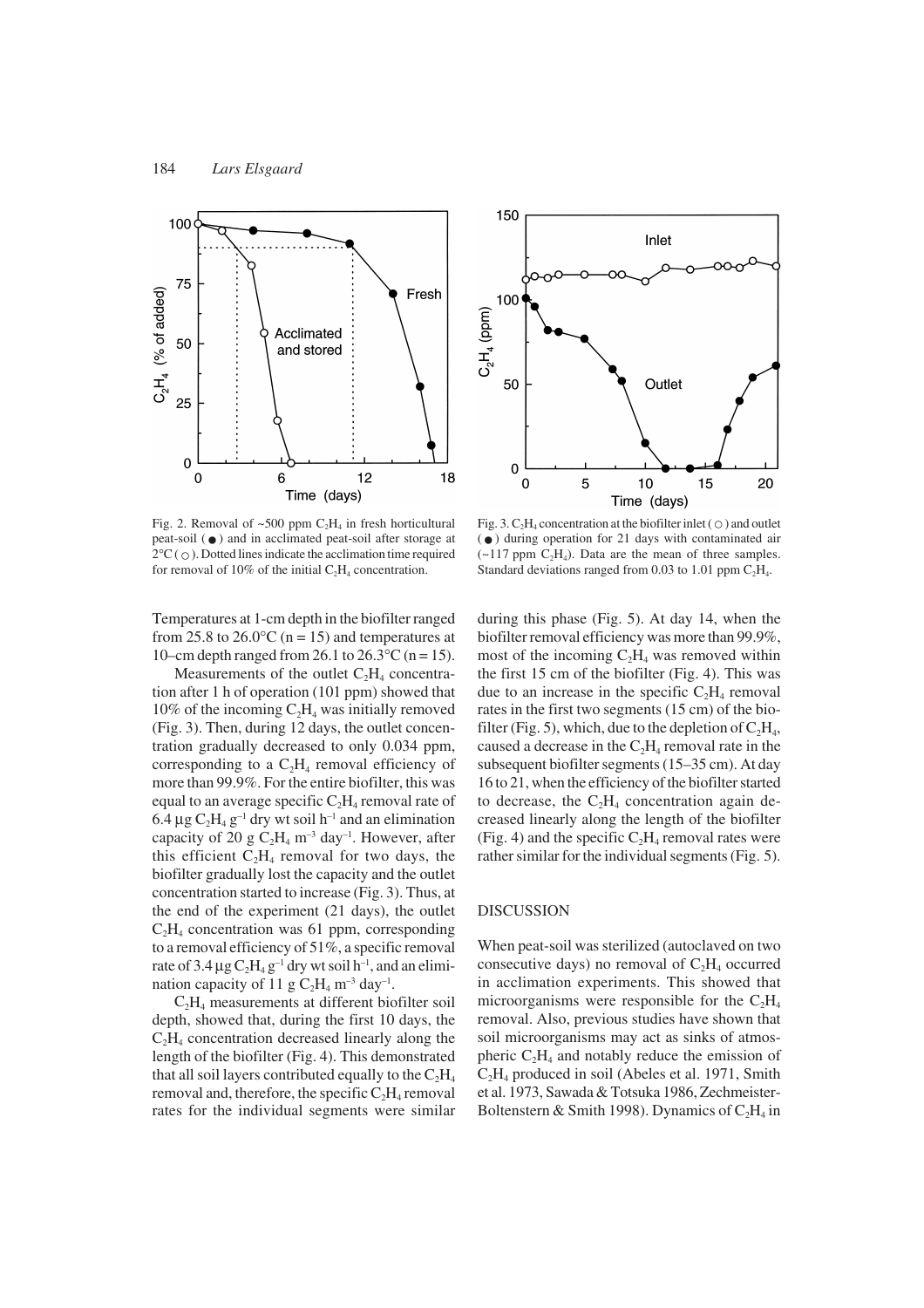

Fig. 4.  $C_2H_4$  concentration at different depths of the biofilter after operation with ~117 ppm C<sub>2</sub>H<sub>4</sub> for 1 h ( $\nabla$ ), 5 days  $\textcircled{\bullet}$ , 10 days  $\textcircled{\bullet}$ , 14 days  $\textcircled{\bullet}$  and 18 days ( $\textcircled{\bullet}$ ). Soil depths of 0 and 35 cm represent the biofilter inlet and outlet, respectively. Data are the mean of two or three samples. Standard deviations ranged from 0.03 to 2.92 ppm  $C_2H_4$ .

natural peatlands have not been studied so far, however, but  $C_2H_4$  removal has been reported for soil amended with peat (Frye et al. 1992) and peatbased growing media for horticulture (Turner et al. 1988, Elsgaard & Andersen 1998).

During the present experiments, the specific  $C<sub>2</sub>H<sub>4</sub>$  removal rates in the acclimated peat-soil  $(1.13 \mu g C_2H_4 g^{-1}$  dry wt soil h<sup>-1</sup>) were within the same order of magnitude as the rates (0.37 to 0.45  $\mu$ g C<sub>2</sub>H<sub>4</sub> g<sup>-1</sup> dry wt soil h<sup>-1</sup>) reported by Elsgaard and Andersen (1998). The lower  $C_2H_4$  removal rate (0.45  $\mu$ g C<sub>2</sub>H<sub>4</sub> g<sup>-1</sup> dry wt soil h<sup>-1</sup>), and the re-acclimation period of 3 days, that was observed after 10 weeks of storage at 2°C, showed that the activity of the ethylene-consuming soil microorganisms decreased (but was not eliminated) after such  $C_2H_4$  starvation.

Under biofilter conditions, the acclimated peat-soil could be adapted to efficient removal  $(> 99.9\%)$  of highly  $C_2H_4$  contaminated air. The time course of this adaptation, and the resulting specific  $C_2H_4$  removal rates, were in reasonable agreement with previous results obtained with an inoculated peat-soil biofilter that was operated under similar conditions (Elsgaard 1998). However, a major difference between the two biofilter ex-



Fig. 5. Specific  $C_2H_4$  removal rates by individual segments of the biofilter, i.e., 0–5 cm  $(•)$ , 5–15 cm  $(n)$ , 15–25 cm ( $\blacktriangle$ ) and 25–35 cm ( $\nabla$ ), during operation for 21 days with  $\sim$ 117 ppm  $C_2H_4$ .

periments was the low operational stability that was presently found for the  $C_2H_4$  removal in the acclimated peat-soil. Thus, Elsgaard (1998) previously showed that for more than 75 days of constant operation, the inoculated biofilter was able to reduce an inlet  $C_2H_4$  concentration of 117 ppm to less than 0.04 ppm  $C_2H_4$  at the outlet.

During the first 10 days of the present experiment all soil layers increased the specific  $C_2H_4$ removal rate to a similar extent. This indicated a stable growth throughout the soil column of ethylene-consuming bacteria, which may derive their energy and carbon from oxidation of  $C_2H_4$  (Hartmans et al. 1989). After 10 days of operation, however, the indigenous microorganisms in the first 15-cm segment of the present biofilter showed an increased  $C_2H_4$  removal rate, which indicated a preferential growth of ethylene-consuming bacteria in these soil layers. Yet, the increased  $C_2H_4$ removal rate was transient and only persisted for few days. It is not clear which factors caused the observed decrease in the specific  $C_2H_4$  removal rate in the first 15-cm soil layer after 16 days of operation. Depletion of (unknown) specific nutrients supplied by the peat-soil could be one possibility. If so, this would reflect that such growth requirements were more pronounced for the indigenous ethylene-consuming microflora than for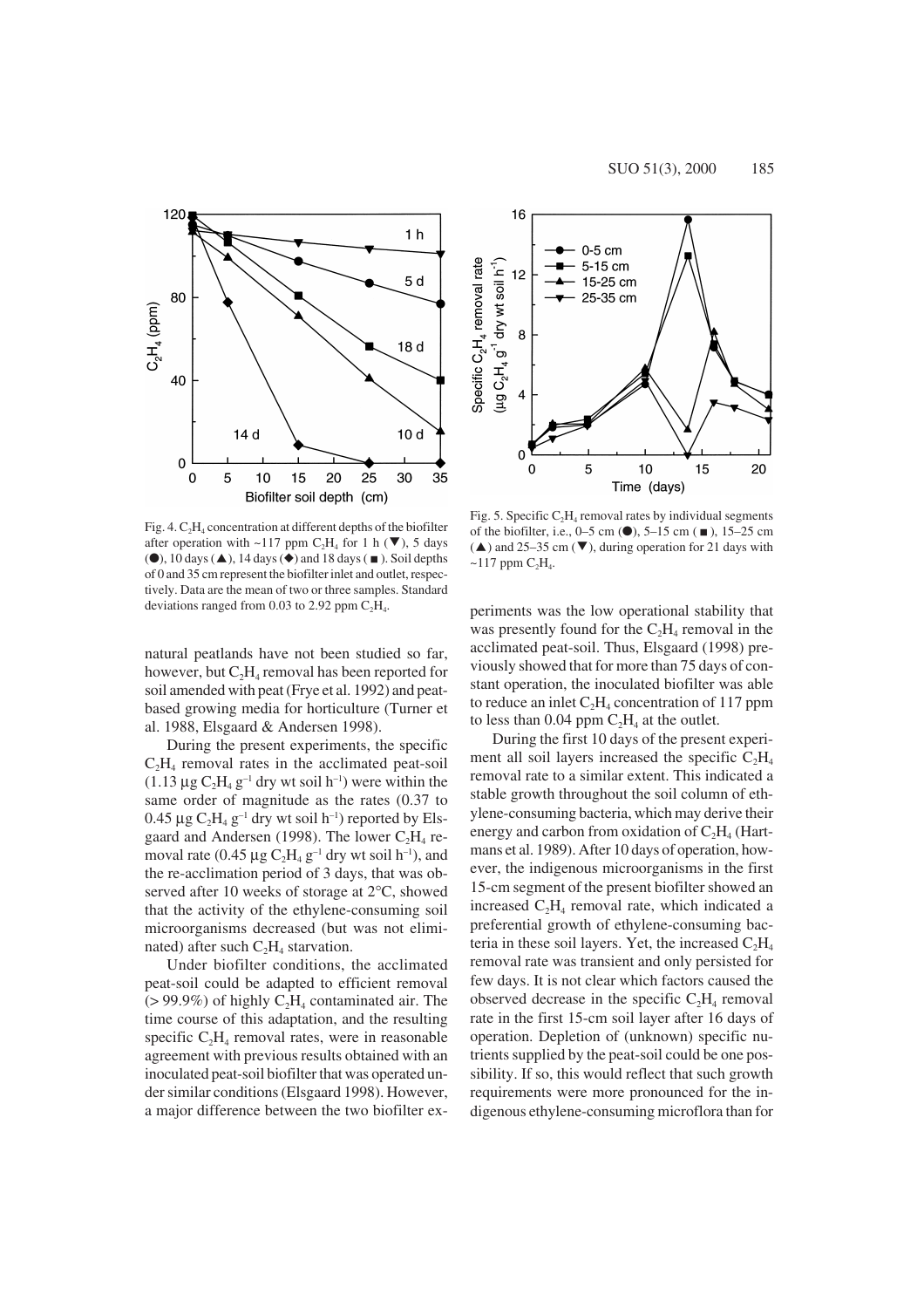# 186 *Lars Elsgaard*

the bacteria used in the experiment with inoculated peat-soil (Elsgaard 1998). Changes in the moisture content of the peat-soil could possibly also influence the  $C_2H_4$  removal efficiency. Yet, no adverse effects of such changes were seen during the previous studies with inoculated peat-soil under similar biofilter conditions (Elsgaard 1998). Another possibility was that a stable microbial community structure was not reached during the present experiments, or possibly product inhibition could occur if all  $C_2H_4$  was not completely oxidized to  $CO<sub>2</sub>$ . The development of anoxic zones in the biofilter, which could impede the oxidation of  $C_2H_4$ , was unlikely because the studies with an inoculated biofilter demonstrated that O<sub>2</sub> levels of 15.2% were present in the outlet air (Elsgaard 1998).

The use of peat-soil for environmental purposes, such as cleaning of waste water and biological air purification, has previously been described (Mutka 1996). Likewise, waste gas purification by biofiltration has been applied for removal of several air pollutants including  $C_2H_4$ (Leson & Winer 1991, Ottengraf & Diks 1992, Elsgaard, 1999). However, these biofilter techniques have generally been based on cultivated bacteria inoculated on various support materials (e.g., van Ginkel et al. 1986, De Heyder et al. 1994). Thus, there are only few reports on  $C_2H_4$ biofilters based on activation of indigenous microbial soil populations. Van Ginkel et al. (1987) showed that ethylene-consuming bacteria in compost could be enriched under biofilter conditions. The acclimation time ranged from ca. 1 to 4 weeks during biofilter operation with 2, 50 and 200 ppm  $C_2H_4$  in the inlet air. Under biofilter conditions, the maximal  $C_2H_4$  removal efficiency was ca. 80% and the maximal elimination capacity corresponded to 20 g  $C_2H_4$  m<sup>-3</sup> day<sup>-1</sup>, as calculated from the data of van Ginkel et al. (1987). Frye et al. (1992) reported the removal of various hydrocarbons in a sandy loam soil amended with sand, peat and compost. When  $0.2$  ppm  $C_2H_4$  was injected into aquaria with acclimated soil-bed reactors, a  $C_2H_4$  removal efficiency of 99.1 to 100% was obtained during 4 days of air circulation (Frye et al. 1992). This corresponded to an elimination capacity of ~0.06 g  $C_2H_4$  m<sup>-3</sup> day<sup>-1</sup> (Frye et al. 1992). Although the performance of soil-bed reactors can only be directly compared if they have

been operated under similar conditions (e.g.,  $C_2H_4$ ) inlet concentration and biofilter volume-to-flow ratio), it was remarkable that a similar elimination capacity was obtained with the present biofilter and the bioreactor of van Ginkel et al. (1987). Stable  $C_2H_4$  removal efficiencies were not reached during operation periods of 3 to 8 weeks in the study of van Ginkel et al. (1987), but on the other hand no decrease in the removal efficiencies was indicated.

In conclusion, the present study demonstrated that indigenous peat-soil microorganisms could be acclimated to complete removal of  $\sim$ 117 ppm  $C_2H_4$ under biofilter conditions. Yet, this capacity persisted only for a brief period of a few days. The cause of the low operational stability remained uncertain and, although the observed behavior may be exceptional, the experiment demonstrated an unreliable performance of the acclimated peatsoil biofilter. In contrast to this result, it was previously found that, under similar biofilter conditions, cultivated ethylene-oxidizing bacteria were able to survive and efficiently remove  $C_2H_4$  for an extended period of at least 75 days (Elsgaard, 1998). Therefore, efficient and stable purification of highly  $C_2H_4$  contaminated air by use of peatsoil biofilters seemed to depend on bacterial inoculation.

# ACKNOWLEDGEMENTS

I appreciate the excellent technical assistance of Gitte Hastrup Andersen and I thank Sophie Zechmeister-Boltenstern and two journal reviewers for critically reviewing the manuscript.

## REFERENCES

- Abeles, F. B., Craker, L. E., Forrence, L. E. & Leather, G. R. 1971. Fate of air pollutants: removal of ethylene, sulfur dioxide, and nitrogen dioxide by soil. Science 173: 914– 916.
- Abeles, F. B., Morgan P. W. & Saltweit, M. E. 1992. Ethylene in Plant Biology, 2nd ed. Academic Press, San Diego. 414 p.
- De Heyder, B., Overmeire, A., Van Langenhove, H. & Verstraete, W. 1994. Ethene removal from a synthetic waste gas using a dry biobed. Biotechnology and Bioengineering 44: 642–648.
- Elsgaard, L. 1998. Ethylene removal by a biofilter with immobilized bacteria. Applied and Environmental Micro-